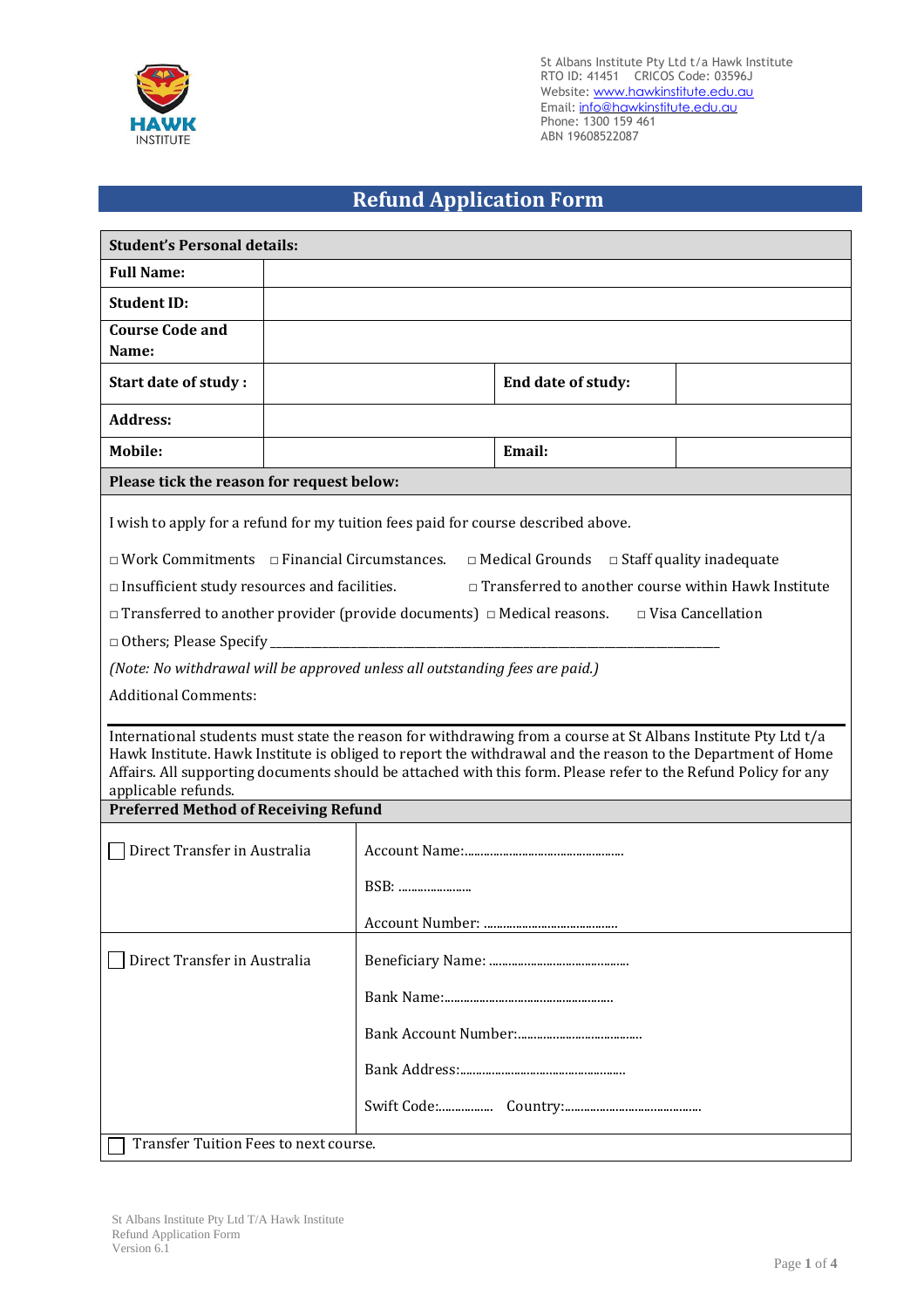

St Albans Institute Pty Ltd t/a Hawk Institute RTO ID: 41451 CRICOS Code: 03596J Website: <u>www.hawkinstitute.edu.au</u> Email: <u>[info@hawkinstitute.edu.au](mailto:info@hawkinstitute.edu.au)</u> Phone: 1300 159 461 ABN 19608522087

| <b>HAWK INSTITUTE COURSE FEE REFUND TABLE</b> |                                                                                                                                     |                                                                                                                                                                                                                                                                                                                                                                                                                                                                                  |                                          |                        |
|-----------------------------------------------|-------------------------------------------------------------------------------------------------------------------------------------|----------------------------------------------------------------------------------------------------------------------------------------------------------------------------------------------------------------------------------------------------------------------------------------------------------------------------------------------------------------------------------------------------------------------------------------------------------------------------------|------------------------------------------|------------------------|
| <b>Please</b><br><b>Tick</b>                  | <b>Refund circumstances</b>                                                                                                         | <b>Refund of Tuition Fees paid</b>                                                                                                                                                                                                                                                                                                                                                                                                                                               | <b>Refund of</b><br><b>Material Fees</b> | <b>Application Fee</b> |
| $\Box$                                        | Withdrawal at least 12 full<br>weeks or more prior to<br>agreed start date.                                                         | 100%                                                                                                                                                                                                                                                                                                                                                                                                                                                                             | 100%                                     | No refund              |
| $\Box$                                        | Withdrawal between 6 to<br>11 full weeks prior to the<br>agreed Start date.                                                         | 50%                                                                                                                                                                                                                                                                                                                                                                                                                                                                              | 100%                                     | No refund              |
| $\Box$                                        | Withdrawal in 5 full weeks<br>or less                                                                                               | No refund                                                                                                                                                                                                                                                                                                                                                                                                                                                                        | No refund                                | No refund              |
| $\Box$                                        | Withdrawal after the<br>course start date                                                                                           | No refund                                                                                                                                                                                                                                                                                                                                                                                                                                                                        | No refund                                | No refund              |
| $\Box$                                        | Course withdrawn by the<br>Institute                                                                                                | 100%                                                                                                                                                                                                                                                                                                                                                                                                                                                                             | 100%                                     | 100%                   |
| $\Box$                                        | Application rejected by the<br>Institute                                                                                            | 100%                                                                                                                                                                                                                                                                                                                                                                                                                                                                             | 100%                                     | No Refund              |
| $\Box$                                        | The course is not provided<br>fully to the student<br>because the Institute has a<br>sanction imposed by a<br>government regulator. | Refund of unused portion of<br>tuition fees for future terms                                                                                                                                                                                                                                                                                                                                                                                                                     | No refund                                | No refund              |
| $\Box$                                        | Visa refused prior to the<br>course commencement                                                                                    | Total amount of the pre-paid<br>fees received by Hawk Institute<br>for the course in respect of the<br>student course less the<br>following amount<br>(a) 5% of the total amount of<br>pre-paid fees that the provider<br>received in respect of the<br>student for the course before<br>the default day; or<br>(b) a maximum sum of $$500$<br>whichever is lesser                                                                                                               | 100%                                     | 100%                   |
| $\Box$                                        | Visa is refused after the<br>commencement of the<br>studies due to not meeting<br>visa requirements.                                | The refund amount = weekly<br>tuition fee x the number of<br>weeks in the default period<br>a. The weekly tuition fee = total<br>tuition fee for the course /<br>number of calendar days in the<br>course x 7. This amount is<br>rounded up to the nearest<br>whole dollar.<br>b. The number of weeks in the<br>default period = number of<br>calendar days from the default<br>day to the end of the period to<br>which the payment relates/7<br>No refund if the 'Statement of | No Refund                                | No refund              |
| $\Box$                                        | RPL fee                                                                                                                             | Attainment' is provided                                                                                                                                                                                                                                                                                                                                                                                                                                                          | No refund                                | No refund              |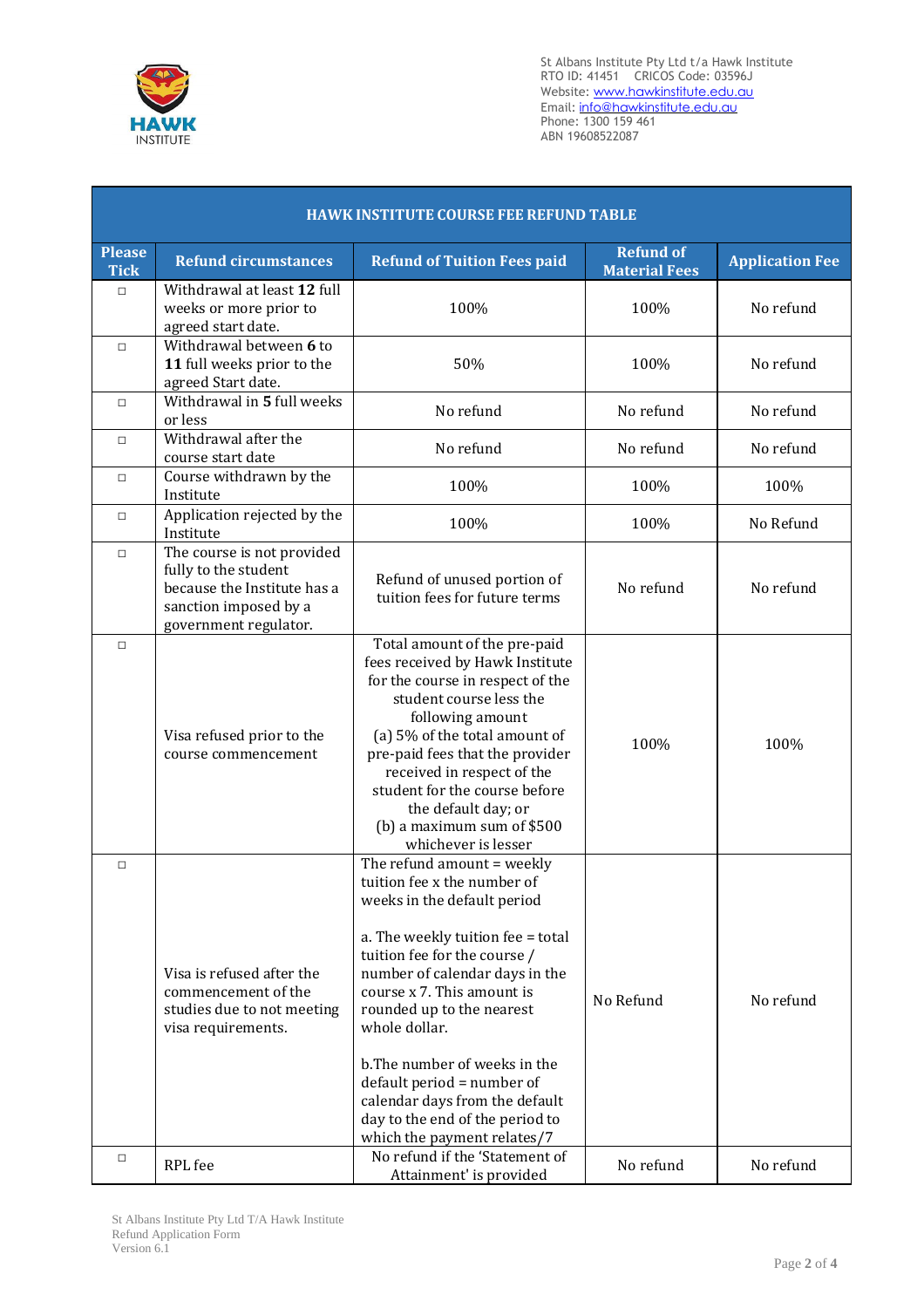

St Albans Institute Pty Ltd t/a Hawk Institute RTO ID: 41451 CRICOS Code: 03596J Website: www.hawkinstitute.edu.au Email: [info@hawkinstitute.edu.au](mailto:info@hawkinstitute.edu.au) Phone: 1300 159 461 ABN 19608522087

| $\Box$                                                                                                      | Visa refused due to<br>submission of the<br>fraudulent documents by<br>or on behalf of the student | No refund | No refund | No refund |
|-------------------------------------------------------------------------------------------------------------|----------------------------------------------------------------------------------------------------|-----------|-----------|-----------|
| $\Box$                                                                                                      | Withdrawal from the<br>course without notification<br>or breaching their visa<br>conditions        | No refund | No refund | No refund |
| $\Box$                                                                                                      | Visa cancelled due to<br>actions of the student                                                    | No refund | No refund | No refund |
| П                                                                                                           | Student abandons the<br>course                                                                     | No refund | No refund | No refund |
| п                                                                                                           | The Institute cancels an<br>enrolment due to serious<br>student misconduct                         | No refund | No refund | No refund |
| Note: If your enrolment falls within no refund timelines before the agreed start date of the course and you |                                                                                                    |           |           |           |

Note: If your enrolment falls within no refund timelines before the agreed start date of the course and you decide to withdraw from the course, then there will be no refund.

For example: If a student enrols in week 5 before course start date, he/she will not be eligible for refund if student withdraws from the course as enrolment falls in no refund time period of 5 weeks prior to the agreed start date of the course.

Please approach the administration department for approval on this application prior to final submission.

**Student can specify person(s), other than themselves who can receive a refund in respect of the student identified in the written agreement, consistent with the ESOS Act.**

| <b>Full name of person</b>        |  |
|-----------------------------------|--|
| authorised to receive refund      |  |
| on behalf of you                  |  |
| <b>Address and contact detail</b> |  |
| of authorised person              |  |

## **Student Declaration**

 $\Box$  I have read and understood the policy and procedures for refund at Hawk Institute

□ I am aware about the terms and conditions applied with the amount of refund received by me as mentioned in the Hawk Institutes Refund policy.

 $\Box$  I have been informed and understand that withdrawing from this course might affect my Visa status. I have been informed to contact DHA for any visa related queries.

 $\Box$  I understand that my refund shall be processed within 20 working days of lodging this request.

| <b>Student's Signature</b> |  | Date |
|----------------------------|--|------|
|----------------------------|--|------|